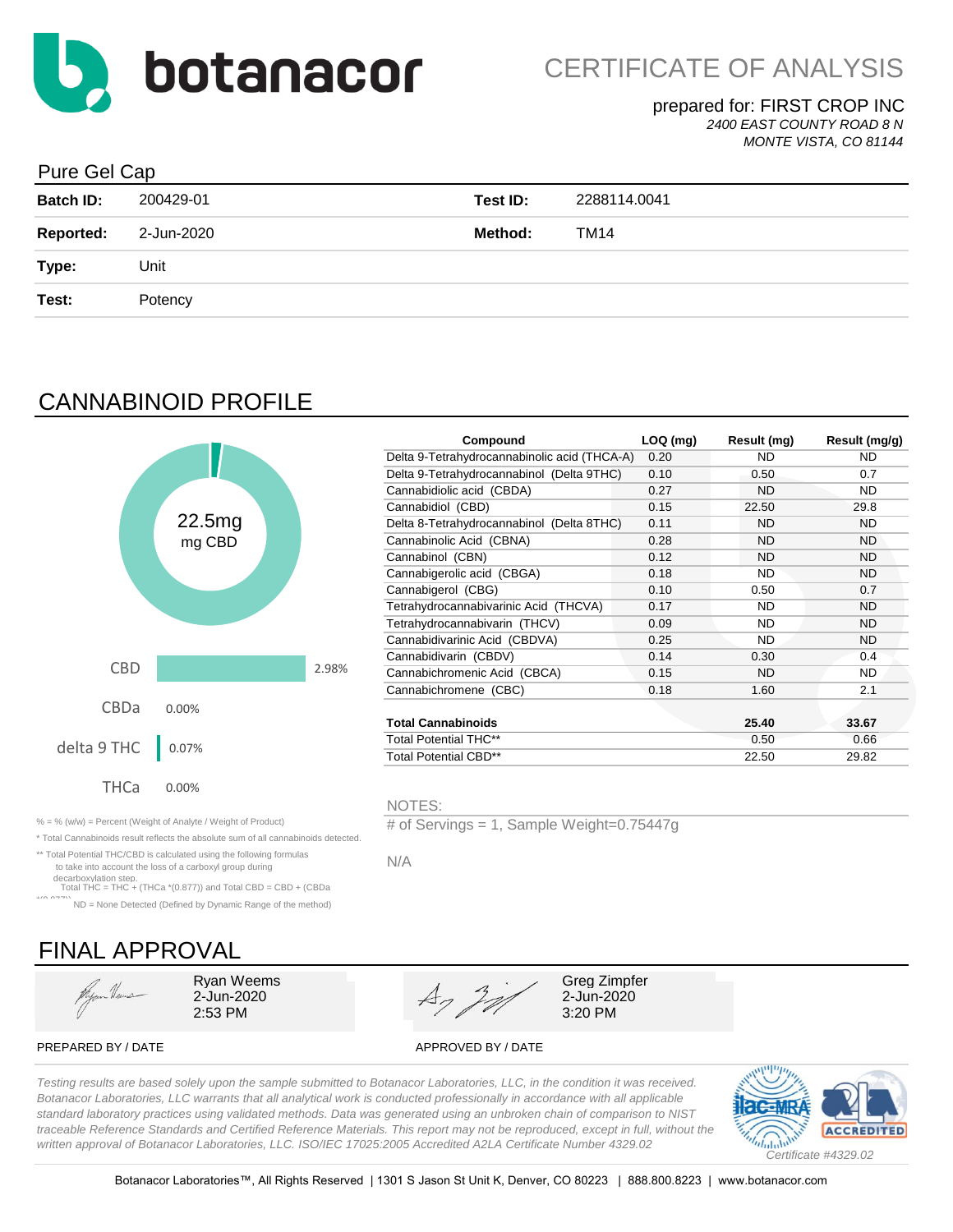

*2400 EAST COUNTY ROAD 8 N*

#### *MONTE VISTA, CO 81144*

### Pure Gel Cap

| <b>Batch ID:</b> | 200429-01   | Test ID: | 9483610.0011 |
|------------------|-------------|----------|--------------|
| <b>Reported:</b> | 2-Jun-2020  | Method:  | <b>TM10</b>  |
| Type:            | Concentrate |          |              |
| Test:            | Terpenes    |          |              |
|                  |             |          |              |

### TERPENE PROFILE



Ryan Weems 2-Jun-2020 3:55 PM

Den Miton

2-Jun-2020 6:15 PM

#### PREPARED BY / DATE APPROVED BY / DATE

*Testing results are based solely upon the sample submitted to Botanacor Laboratories, LLC. Botanacor Laboratories, LLC warrants that all analytical work is conducted professionally in accordance with all applicable standard laboratory practices using validated methods. Data was generated using an unbroken chain of comparison to NIST traceable Reference Standards and Certified Reference Materials. This report may not be reproduced, except in full, without the written approval of Botanacor Laboratories, LLC. ISO/IEC 17025:2005 Accredited A2LA Certificate Number 4329.02*



Botanacor Laboratories™, All Rights Reserved | 1301 S Jason St Unit K, Denver, CO 80223 | 888.800.8223 | www.botanacor.com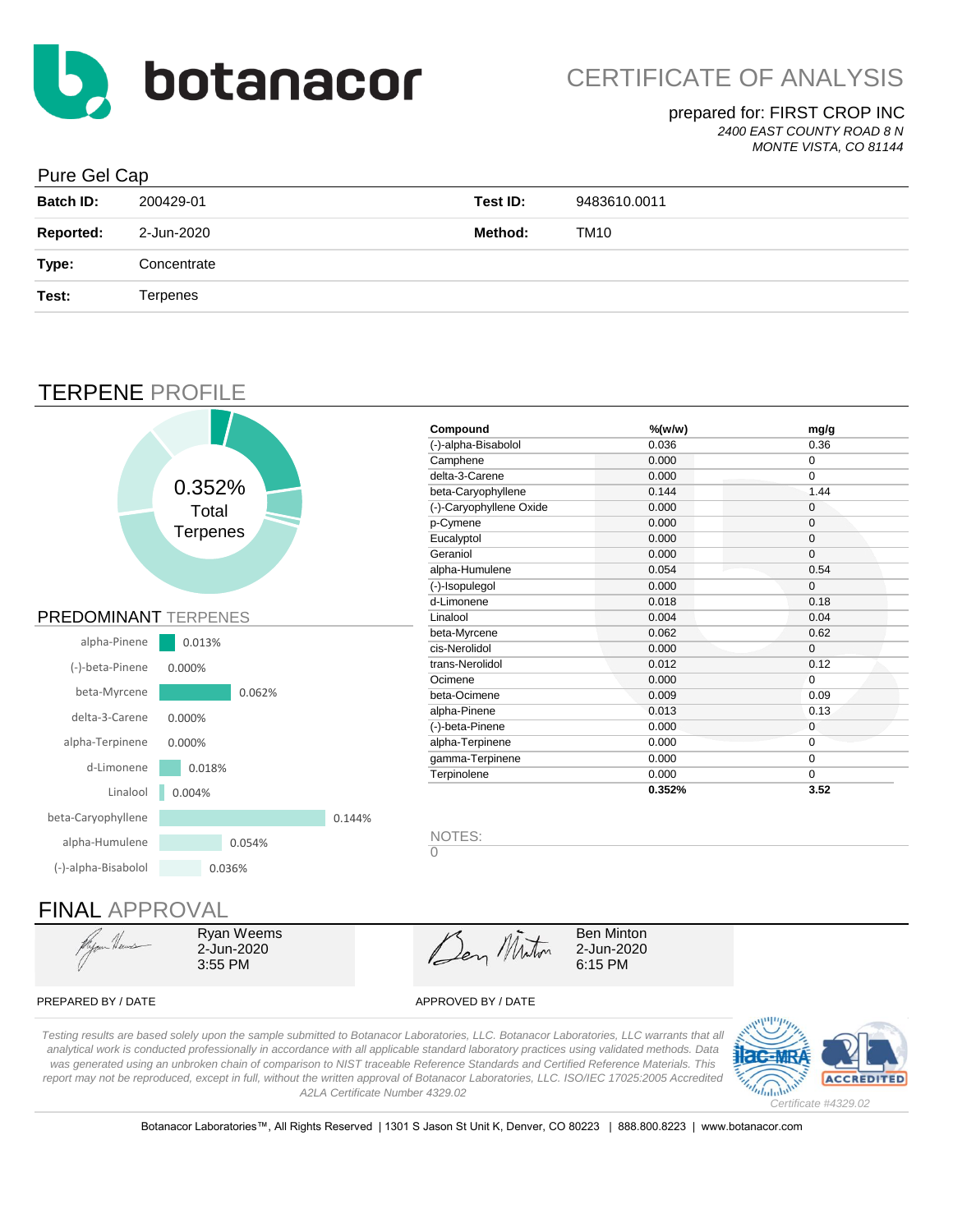

CERTIFICATE OF ANALYSIS

### prepared for: FIRST CROP INC

*2400 EAST COUNTY ROAD 8 N MONTE VISTA, CO 81144*

# Pure Gel Cap Tincture

| <b>Batch ID:</b> | 200429-01                | Test ID: | T000073688 |
|------------------|--------------------------|----------|------------|
| <b>Reported:</b> | 4-May-2020               | Method:  | TM04       |
| Type:            | Concentrate              |          |            |
| Test:            | <b>Residual Solvents</b> |          |            |
|                  |                          |          |            |

# RESIDUAL SOLVENTS

| <b>Solvent</b>                          | Dynamic Range (ppm) | <b>Result (ppm)</b> |
|-----------------------------------------|---------------------|---------------------|
| Propane                                 | 97 - 1950           | *ND                 |
| <b>Butanes</b><br>(Isobutane, n-Butane) | 195 - 3909          | *ND                 |
| Methanol                                | 67 - 1332           | *ND                 |
| Pentane                                 | 106 - 2117          | *ND                 |
| <b>Ethanol</b>                          | 96 - 1925           | *ND                 |
| Acetone                                 | 110 - 2207          | *ND                 |
| <b>Isopropyl Alcohol</b>                | 112 - 2249          | *ND                 |
| Hexane                                  | 7 - 136             | *ND                 |
| <b>Ethyl Acetate</b>                    | 110 - 2206          | *ND                 |
| <b>Benzene</b>                          | $0.2 - 4.4$         | *ND                 |
| <b>Heptanes</b>                         | 107 - 2144          | *ND                 |
| Toluene                                 | $20 - 394$          | *ND                 |
| Xylenes<br>(m,p,o-Xylenes)              | 131 - 2612          | *ND                 |

\* ND = None Detected (Defined by Dynamic Range of the method)

NOTES: N/A

# FINAL APPROVAL



Ryan Weems 4-May-2020 3:45 PM

Ben Miton

Ben Minton 4-May-2020 5:50 PM

PREPARED BY / DATE APPROVED BY / DATE

*Testing results are based solely upon the sample submitted to Botanacor Laboratories, LLC, in the condition it was received. Botanacor Laboratories, LLC warrants that all analytical work is conducted professionally in accordance with all applicable standard laboratory practices using validated methods. Data was generated using an unbroken chain of comparison to NIST traceable Reference Standards and Certified Reference Materials. This report may not be reproduced, except in full, without the written approval of Botanacor Laboratories, LLC. ISO/IEC 17025:2005 Accredited A2LA Certificate Number 4329.02*



Botanacor Laboratories™, All Rights Reserved | 1301 S Jason St Unit K, Denver, CO 80223 | 888.800.8223 | www.botanacor.com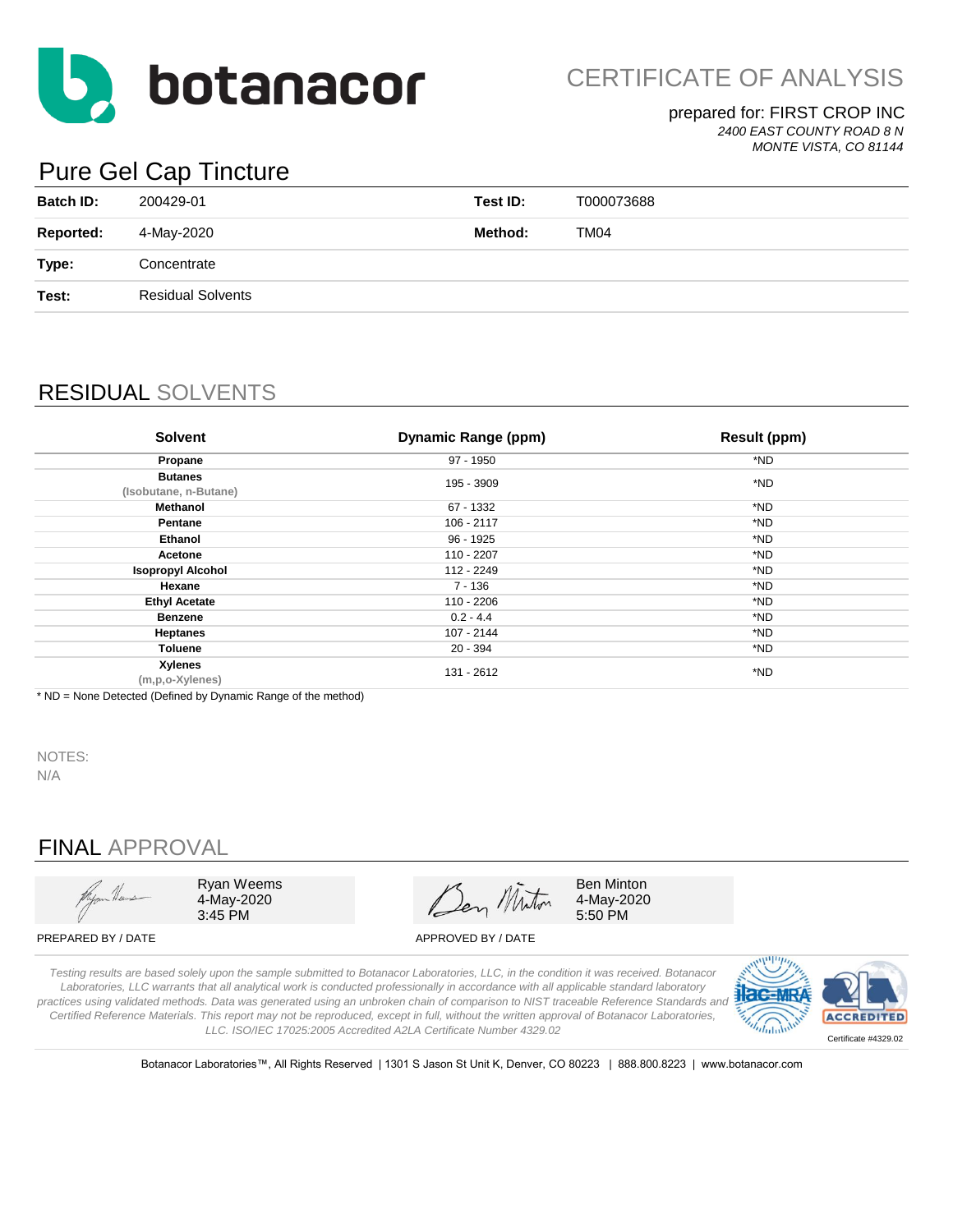

*2400 EAST COUNTY ROAD 8 N*

*MONTE VISTA, CO 81144*

#### Pure Gel Cap Tincture

| <b>Batch ID:</b> | 200429-01  | Test ID: | T000073691  |
|------------------|------------|----------|-------------|
| <b>Reported:</b> | 6-May-2020 | Method:  | <b>TM19</b> |
| Type:            | Other      |          |             |
| Test:            | Metals     |          |             |
|                  |            |          |             |

# HEAVY METALS

| Analyte        | <b>Dynmic Range (ppm)</b> | <b>Result (ppm)</b> |
|----------------|---------------------------|---------------------|
| Arsenic        | $0.072 - 7.22$            | <b>ND</b>           |
| Cadmium        | 0.073 - 7.25              | <b>ND</b>           |
| <b>Mercury</b> | $0.073 - 7.29$            | <b>ND</b>           |
| Lead           | $0.075 - 7.46$            | <b>ND</b>           |

\* ND = None Detected (Defined by Dynamic Range of the method)

# FINAL APPROVAL

 $10:52$  AM 6-May-2020

Alex Benson Alex Benson Alex Benson Alex Alex Alex Benson

6-May-2020

PREPARED BY / DATE APPROVED BY / DATE

*Testing results are based solely upon the sample submitted to Botanacor Laboratories, LLC, in the condition it was received. Botanacor Laboratories, LLC warrants that all analytical work is conducted professionally in accordance with all applicable standard laboratory practices using validated methods. Data was generated using an unbroken chain of comparison to NIST traceable Reference Standards and Certified Reference Materials. This report may not be reproduced, except in full, without the written approval of Botanacor Laboratories, LLC.*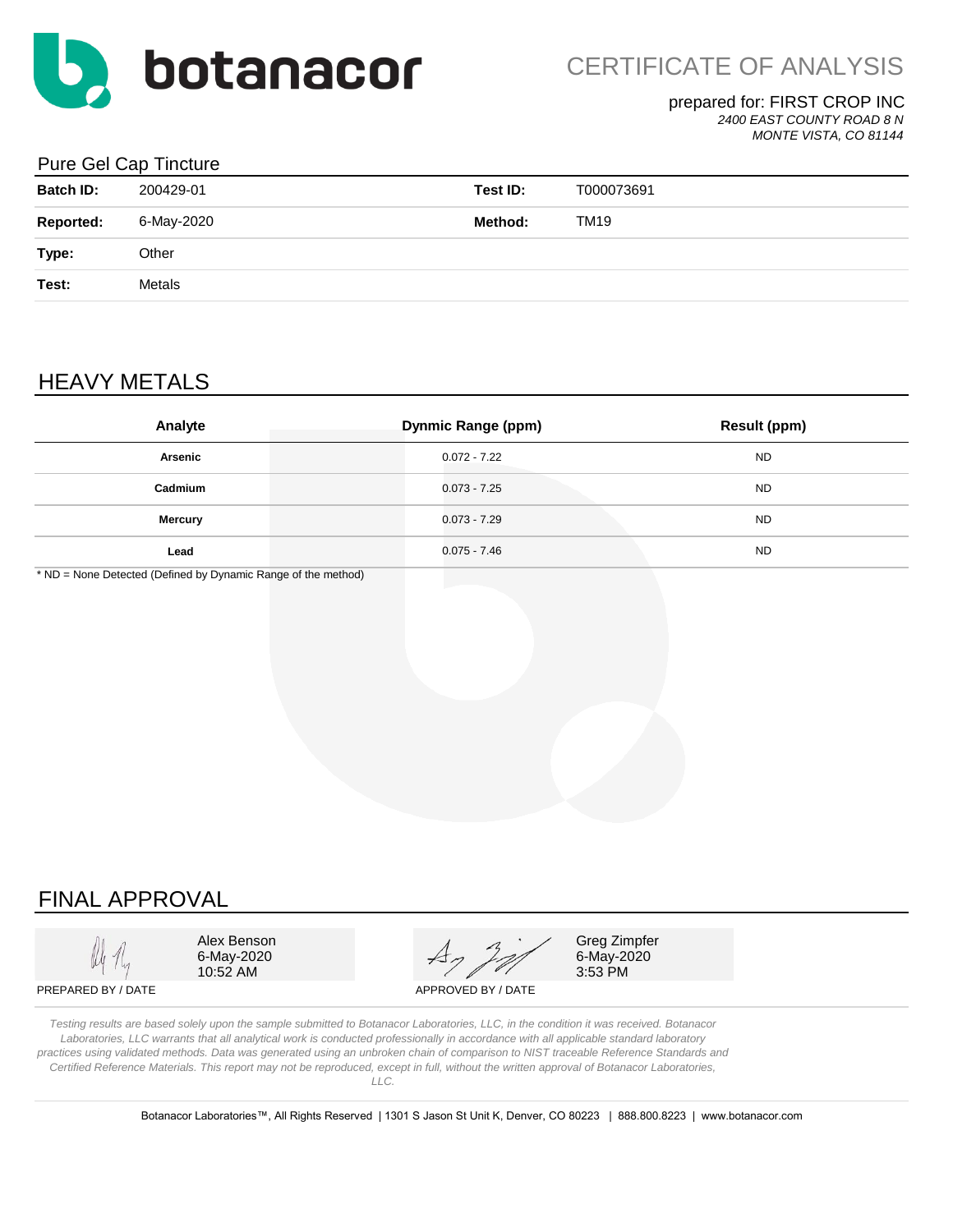

*2400 EAST COUNTY ROAD 8 N*

#### *MONTE VISTA, CO 81144*

#### Pure Gel Cap Tincture

| <b>Batch ID:</b> | 200429-01   | Test ID: | 2702024.0027 |
|------------------|-------------|----------|--------------|
| <b>Reported:</b> | 1-May-2020  | Method:  | <b>TM17</b>  |
| Type:            | Concentrate |          |              |
| Test:            | Pesticides  |          |              |
|                  |             |          |              |

### PESTICIDE RESIDUE

| Compound            | Dynamic Range (ppb) | Result (ppb)    | Compound        | Dynamic Range (ppb) | Result (ppb)    |
|---------------------|---------------------|-----------------|-----------------|---------------------|-----------------|
| Acephate            | 52 - 2389           | $ND^*$          | Malathion       | 310 - 2389          | $ND^*$          |
| Acetamiprid         | 52 - 2389           | ND <sup>*</sup> | Metalaxyl       | 52 - 2389           | $ND^*$          |
| Abamectin           | >310                | $ND^*$          | Methiocarb      | 52 - 2389           | $ND^*$          |
| Azoxystrobin        | 52 - 2389           | $ND^*$          | Methomyl        | 52 - 2389           | $ND^*$          |
| Bifenazate          | 52 - 2389           | $ND^*$          | MGK 264 1       | 310 - 2389          | $ND^*$          |
| <b>Boscalid</b>     | 52 - 2389           | $ND^*$          | MGK 264 2       | 310 - 2389          | $ND^*$          |
| Carbaryl            | 52 - 2389           | $ND^*$          | Myclobutanil    | 52 - 2389           | $ND^*$          |
| Carbofuran          | 52 - 2389           | $ND^*$          | Naled           | 52 - 2389           | $ND^*$          |
| Chlorantraniliprole | 52 - 2389           | $ND^*$          | Oxamyl          | 52 - 2389           | $ND^*$          |
| Chlorpyrifos        | 52 - 2389           | $ND^*$          | Paclobutrazol   | 52 - 2389           | $ND^*$          |
| Clofentezine        | 310 - 2389          | $ND^*$          | Permethrin      | 310 - 2389          | $ND^*$          |
| Diazinon            | 310 - 2389          | $ND^*$          | Phosmet         | 52 - 2389           | $ND^*$          |
| <b>Dichlorvos</b>   | >310                | ND <sup>*</sup> | Prophos         | 310 - 2389          | $ND^*$          |
| Dimethoate          | 52 - 2389           | $ND^*$          | Propoxur        | 52 - 2389           | $ND^*$          |
| E-Fenpyroximate     | 52 - 2389           | $ND^*$          | Pyridaben       | 52 - 2389           | $ND^*$          |
| Etofenprox          | 52 - 2389           | $ND^*$          | Spinosad A      | 52 - 2389           | $ND^*$          |
| Etoxazole           | 310 - 2389          | ND <sup>*</sup> | Spinosad D      | 310 - 2389          | ND <sup>*</sup> |
| Fenoxycarb          | $>52$               | $ND^*$          | Spiromesifen    | >310                | $ND^*$          |
| Fipronil            | 52 - 2389           | $ND^*$          | Spirotetramat   | >310                | $ND^*$          |
| Flonicamid          | 52 - 2389           | $ND^*$          | Spiroxamine 1   | 52 - 2389           | $ND^*$          |
| Fludioxonil         | >310                | $ND^*$          | Spiroxamine 2   | 52 - 2389           | $ND^*$          |
| Hexythiazox         | 52 - 2389           | ND <sup>*</sup> | Tebuconazole    | 310 - 2389          | ND*             |
| Imazalil            | 310 - 2389          | $ND^*$          | Thiacloprid     | 52 - 2389           | $ND^*$          |
| Imidacloprid        | 52 - 2389           | ND*             | Thiamethoxam    | 52 - 2389           | $ND^*$          |
| Kresoxim-methyl     | 52 - 2389           | $ND^*$          | Trifloxystrobin | 52 - 2389           | $ND^*$          |

| Compound       | Dynamic Range (ppb) | Result (ppb)    |
|----------------|---------------------|-----------------|
| Malathion      | 310 - 2389          | $ND^*$          |
| Metalaxyl      | 52 - 2389           | ND <sup>*</sup> |
| Methiocarb     | 52 - 2389           | ND*             |
| Methomyl       | 52 - 2389           | ND*             |
| MGK 264 1      | 310 - 2389          | ND*             |
| MGK 264 2      | 310 - 2389          | ND <sup>*</sup> |
| Myclobutanil   | 52 - 2389           | $ND^*$          |
| Naled          | 52 - 2389           | $ND^*$          |
| Oxamyl         | 52 - 2389           | $ND^*$          |
| Paclobutrazol  | 52 - 2389           | $ND^*$          |
| Permethrin     | 310 - 2389          | ND*             |
| Phosmet        | 52 - 2389           | ND <sup>*</sup> |
| Prophos        | 310 - 2389          | $ND^*$          |
| Propoxur       | 52 - 2389           | $ND^*$          |
| Pyridaben      | 52 - 2389           | $ND^*$          |
| Spinosad A     | 52 - 2389           | $ND^*$          |
| Spinosad D     | 310 - 2389          | ND*             |
| Spiromesifen   | >310                | $ND^*$          |
| Spirotetramat  | >310                | ND <sup>*</sup> |
| Spiroxamine 1  | 52 - 2389           | ND*             |
| Spiroxamine 2  | 52 - 2389           | ND*             |
| Tebuconazole   | 310 - 2389          | $ND^*$          |
| Thiacloprid    | 52 - 2389           | ND <sup>*</sup> |
| Thiamethoxam   | 52 - 2389           | $ND^*$          |
| Triflowntrobin | よつ<br>coco          | <b>NIN*</b>     |

\* ND = None Detected (Defined by Dynamic Range of the method)

N/A

# FINAL APPROVAL

1-May-2020

2:36 PM 3:55 PM Tyler Wiese  $\overline{A}$   $\overline{A}$  Ben Minton

1-May-2020

PREPARED BY / DATE APPROVED BY / DATE

*Testing results are based solely upon the sample submitted to Botanacor Laboratories, LLC, in the condition it was received. Botanacor Laboratories, LLC warrants that all analytical work is conducted professionally in accordance with all applicable standard laboratory practices using validated methods. Data was generated using an unbroken chain of comparison to NIST traceable Reference Standards and Certified Reference Materials. This report may not be reproduced, except in full, without the written approval of Botanacor Laboratories,* 

*LLC.*